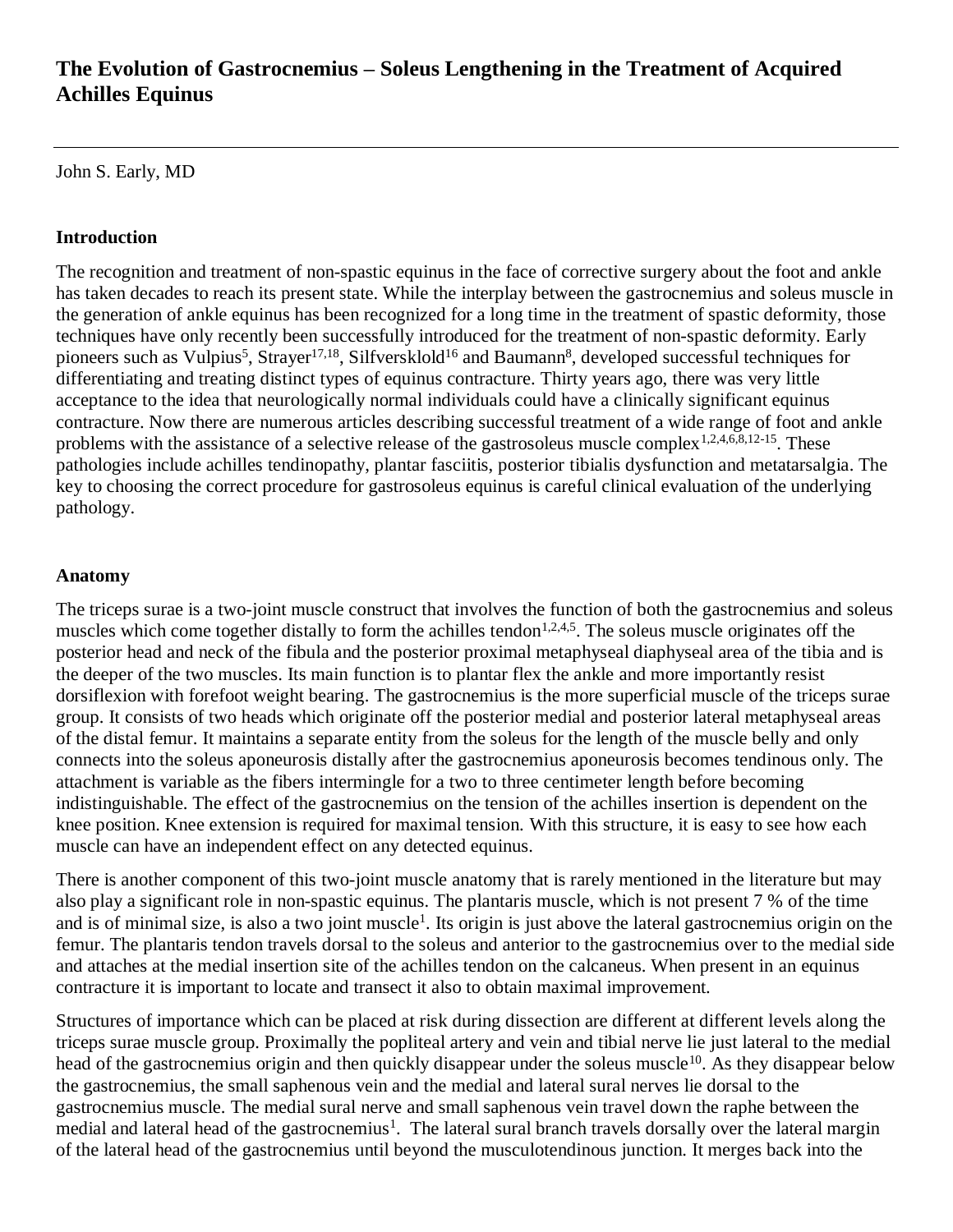medial branch of the sural nerve over the gastrocnemius tendon in a variable pattern between midline and lateral border and can be variable in its depth<sup>21</sup>. The nerve moves laterally and anteriorly at the musculotendinous junction of the soleus muscle. Medially the greater saphenous vein and nerve travel outside the posterior fascia along the soleus muscle belly moving slowly anterior towards the medial malleolus<sup>10</sup>. Depending on the desired surgical level these different structures may come into play in the operative field.

## **Techniques for triceps surae lengthening**

There are essentially three types of releases for the triceps surae that can influence the passive tension length of the muscle group  $5$  (Fig 1). Zone 1 goes from the origins of the gastrocnemius to the distal end of the gastrocnemius tendon before it inserts into the soleus aponeurosis. These releases classically named Barouk proximally to Baumann at mid muscle to the Strayer distally all allow for individualized release of the gastrocnemius muscle without change to the soleus tension. However, each has a variable effect of the function of the gastrocnemius muscle. The Barouk lengthens the medial gastrocnemius muscle lever arm at its origin. The Baumann lengthens both the medial and lateral muscle bellies without disturbing either attachment point and the Strayer completely detaches the insertion point of the gastrocnemius potentially having a significant effect on the shape and remaining function of the muscle. At this zone, soleus tension can also be affected if desired by the clinician by releasing the soleus aponeurosis separately.

|  | Barouk<br>Baumann /<br>Gastrocnemius<br>Aponeurosis<br>Intramuscular<br>Release | Zone 1 | Fig. 1: Posterior view of the gastrocnemius $-$ soleus<br>muscle complex showing the boundaries of the three<br>different zones of lengthening based on their effect on<br>each of the motor groups. Zone 1 allows independent<br>lengthening of the gastrocnemius muscle. Soleus<br>lengthening can also be done independently. Zone 2<br>releases affect both the gastrocnemius and soleus<br>length because the aponeurosis transection is<br>performed at the level of the conjoining of the<br>tendons. The effect is not equal as the soleus muscle is<br>left intact to cross the aponeurotic gap. Zone 3<br>Zone 2<br>lengthening affect both muscles equally as the level of<br>transection is below the level of effective muscle<br>bridging. It is also the least stable.<br>Zone 3 |
|--|---------------------------------------------------------------------------------|--------|-------------------------------------------------------------------------------------------------------------------------------------------------------------------------------------------------------------------------------------------------------------------------------------------------------------------------------------------------------------------------------------------------------------------------------------------------------------------------------------------------------------------------------------------------------------------------------------------------------------------------------------------------------------------------------------------------------------------------------------------------------------------------------------------------|
|  | Strayer<br>Vulpius                                                              |        |                                                                                                                                                                                                                                                                                                                                                                                                                                                                                                                                                                                                                                                                                                                                                                                                 |
|  | Hoke                                                                            |        |                                                                                                                                                                                                                                                                                                                                                                                                                                                                                                                                                                                                                                                                                                                                                                                                 |

The Barouk technique involves releasing the aponeurosis of the medial head of the gastrocnemius to decrease gastrocnemius tension<sup>8,15</sup>. It is performed usually prone at the level of the posterior fold in the knee. There is no effect on or access to the soleus at this level. Structures at risk include the popliteal artery and nerve and the small saphenous vein.

The Baumann technique<sup>9</sup> involves locating and separating the interval between the gastrocnemius and soleus muscle bellies from the medial side. It can be supine or prone. It allows for selective lengthening of the gastrocnemius and of the soleus if desired by incising the aponeurosis of the muscle and allowing the muscle fibers themselves to stretch out. By not disrupting either the muscle origin or insertion, this technique does not tend to lead to disrupt muscle function. Access needs to be done at the level where the gastrocnemius muscle is thick. At this level, structures such as the sural nerve are on the dorsal side of the muscle away from the approach and incision. The only structure at risk is the saphenous vein and nerve which lie in the subcutaneous tissue just anterior to the medially based incision.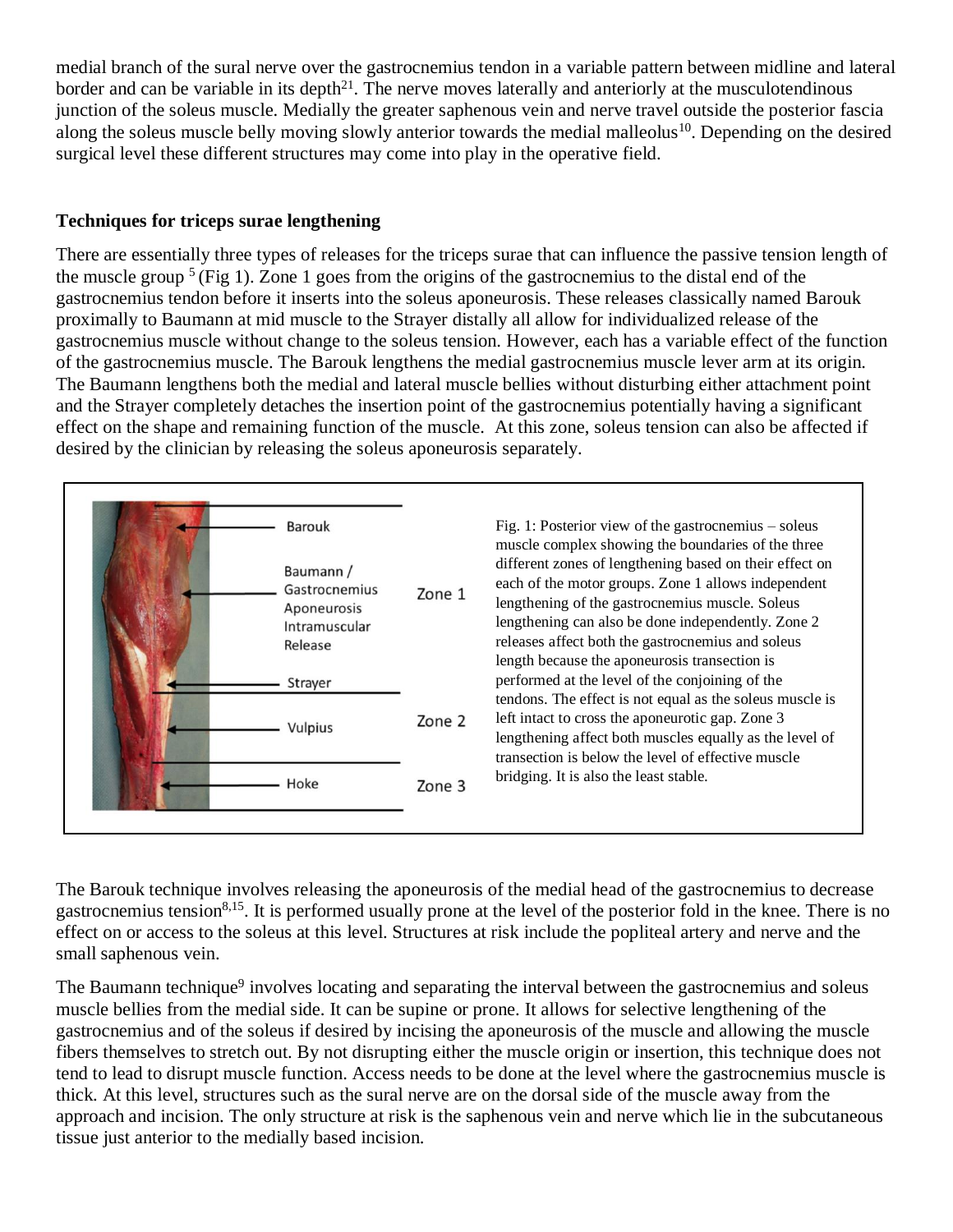The Strayer technique involves complete separation of the gastrocnemius tendon from the soleus tendon<sup>16,19,20</sup>. There are techniques which describe suturing it back down higher or leaving it free to retract and find its own place to reattach. This technique while affecting only the gastrocnemius, completely disrupts its motor function and can lead to contour changes in the calf<sup>3</sup>. Classically, it is done through a posterior approach and described in either the prone position or supine with the leg elevated. It has also been described through a medial approach making supine access easier. Structures at risk with this approach are the sural nerve and its branches as it rests on or lateral to the gastrocnemius tendon.

Zone 2 is the area from the conjoining of the gastrocnemius and soleus aponeuroses to the musculotendinous junction of the soleus. Here releasing the gastrocnemius fascia also affects the soleus as part of the release because it disrupts the soleus aponeurosis to a varying extent. This area of lengthening does not allow for selective lengthening of one muscle. The Vulpius is the classic open technique. The modern description of endoscopic releases is generally described in Zone 2 and affects both muscles with their aponeurosis transection. These afford a greater release than Zone 1 but can also have a greater effect on function<sup>15</sup>.

The Vulpius<sup>5,17</sup> technique is performed at the confluence of the gastrocnemius and soleus aponeuroses. Through a posterior approach, the tendon is transected either straight or a "v" shape exposing the underlying soleus muscle. This approach is described with the patient in the prone position. It can also be approached supine, but the leg must be elevated to gain proper visualization. Again, the structures at risk are the small saphenous vein and the sural nerve which overlie the tendon at this  $level<sup>21,22</sup>$ .

Endoscopic releases essentially follow the same method as the open Vulpius technique with a one or two portal approach across the back of the conjoined tendon<sup>6,22</sup>. The main difficulty described is getting all the tendon released and visualization of the soleus muscle belly as evidence of adequate transection.

Zone 3 is from the musculotendinous junction to the insertion into the calcaneus. This area is represented by the classic achilles lengthening whether percutaneous 2 or 3 step cut or open "z" lengthening. Lengthening the achilles in this zone affects both muscles equally without changing their relation to each other. It is also the zone shown by recent studies to be the least stable and most prone to overlengthening<sup>5</sup>.

### **Indication for release**

The key to deciding what level of release is appropriate lies in the clinical evaluation of the muscle group. The test which has become the standard is the Silfverskliold<sup>2,4,18</sup> test which is a clinical means to evaluate the patient's passive ability to dorsiflex the ankle looking at each muscle of the complex individually. Our present understanding is that for normal gait progression and ground force pressure distribution weight bearing mechanics need to permit 10-18 degrees of dorsiflexion<sup>2</sup>. The Silfverskiold test is performed with the patient seated or lying down and the leg relaxed. The test is assessing passive range and will be distorted if the patient assists with any active dorsiflexion. The foot position is critical for accurate assessment. In order to remove the added dorsiflexion which can occur through the position of the subtalar joint, the foot must be held stable in a talonavicular neutral position to lock the subtalar joint from contributing to the perceived dorsiflexion<sup>10</sup>. With the knee relaxed and bent to 90 degrees and the foot controlled in a subtalar neutral position, the ankle dorsiflexion is evaluated (fig 2). Dorsiflexion more than 10 degrees shows the soleus has adequate travel. Inability to get adequate dorsiflexion at this point means there is some involvement of the soleus in the equinus present. Inability to get to neutral when there is no evidence of bony block to dorsiflexion denotes significant soleus involvement.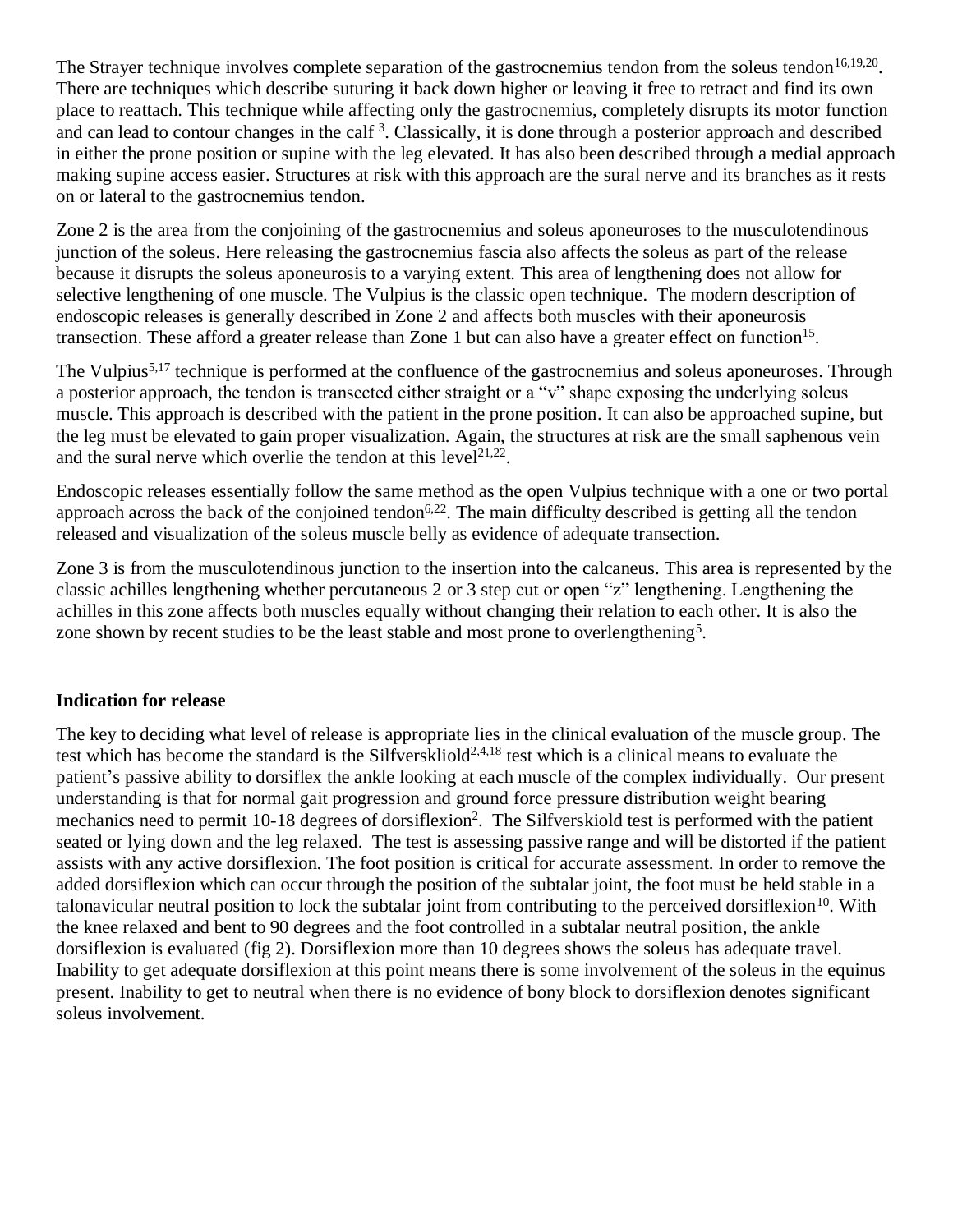Fig. 2 A&B: The Silfverskiold test is used to evaluate the presence of gastrosoleus contracture by evaluating the muscles separately. A) With the knee bent and the foot held in talonavicular neutral, the ankle is passively dorsiflexed to judge soleus contracture with respect to ankle dorsiflexion. B) The knee is then straightened, and with the foot held in the same position, the ankle is again passively dorsiflexed. This measures the effect of the gastrocnemius muscle on the limitation of ankle dorsiflexion.



With the foot in the same position the knee is now straightened to full extension. The amount of dorsiflexion measured will demonstrate the extent of gastrocnemius involvement in the weight bearing equnius. Therefore, loss of adequate dorsiflexion only with knee extension displays isolated gastrocnemius contracture without soleus involvement. This would best be treated with a Zone 1 procedure. Inadequate dorsiflexion above neutral with increased loss on knee extension indicates the need for either Zone 1 or a Zone 2 procedure as you are looking to have a lengthening effect on both muscles. For Zone 1 to be effective it would have to have to involve a separate transection of the soleus fascia to allow the muscle fibers to find a new resting length. The full effect of this added procedure, though discussed in the literature, has not been measured clinically. Inability to reach neutral, independent of knee position, many times will require a Zone 3 lengthening, which will have a profound effect on remaining motor strength.

In the non-neurologically compromised patient, the vast majority of equinus deformities are isolated gastrocnemius contractures<sup>2,4</sup> and so should be addressed with only a gastrocnemius altering procedure to preserve normal soleus function. The goal is to pick the procedure in Zone 1 that has the least complications and can easily be performed either as a standalone procedure or in conjunction with other procedures. While the Strayer procedure to date has been the most popular, issues of sural nerve stretch injuries, prolonged weakness or change in calf contour have been reported<sup>3</sup>. The Baumann has been less popular because of visualization. While the interval is easy to find and the complications are minimal, the gastrocnemius muscle is broad at this point and visibility to the lateral border is difficult. Various methods have been described to facilitate this view by borrowing speculums from other specialties to spread the muscles through a small incision<sup>23</sup>.

The PiroVue® Gastrocnemius Recession System. is a recession guide designed to distract and facilitate a controlled gastrocnemius lengthening using a Zone 1 or Baumann medial intramuscular mini-open approach (Fig 3). Its distal end is designed for easy insertion between the gastrocnemius and soleus muscle bellies. A hook at the far end of the recession guide is designed to hook the lateral margin of the gastrocnemius muscle in place as the blade is passed. It also captures the blade at the end of its journey across the muscle aponeurosis to protect it from injuring further tissue. The height of the guide is meant to provide both tension to the muscle belly as well as enhance direct visualization of the aponeurosis to be cut. There is a moveable slide over the beginning of the blade channel which is used to protect the skin and subcutaneous tissue from injury during the insertion of the blade. The device is designed to be a single pass transection of the muscle aponeurosis. The blade and guide should be removed as one unit to avoid injury to surrounding tissue.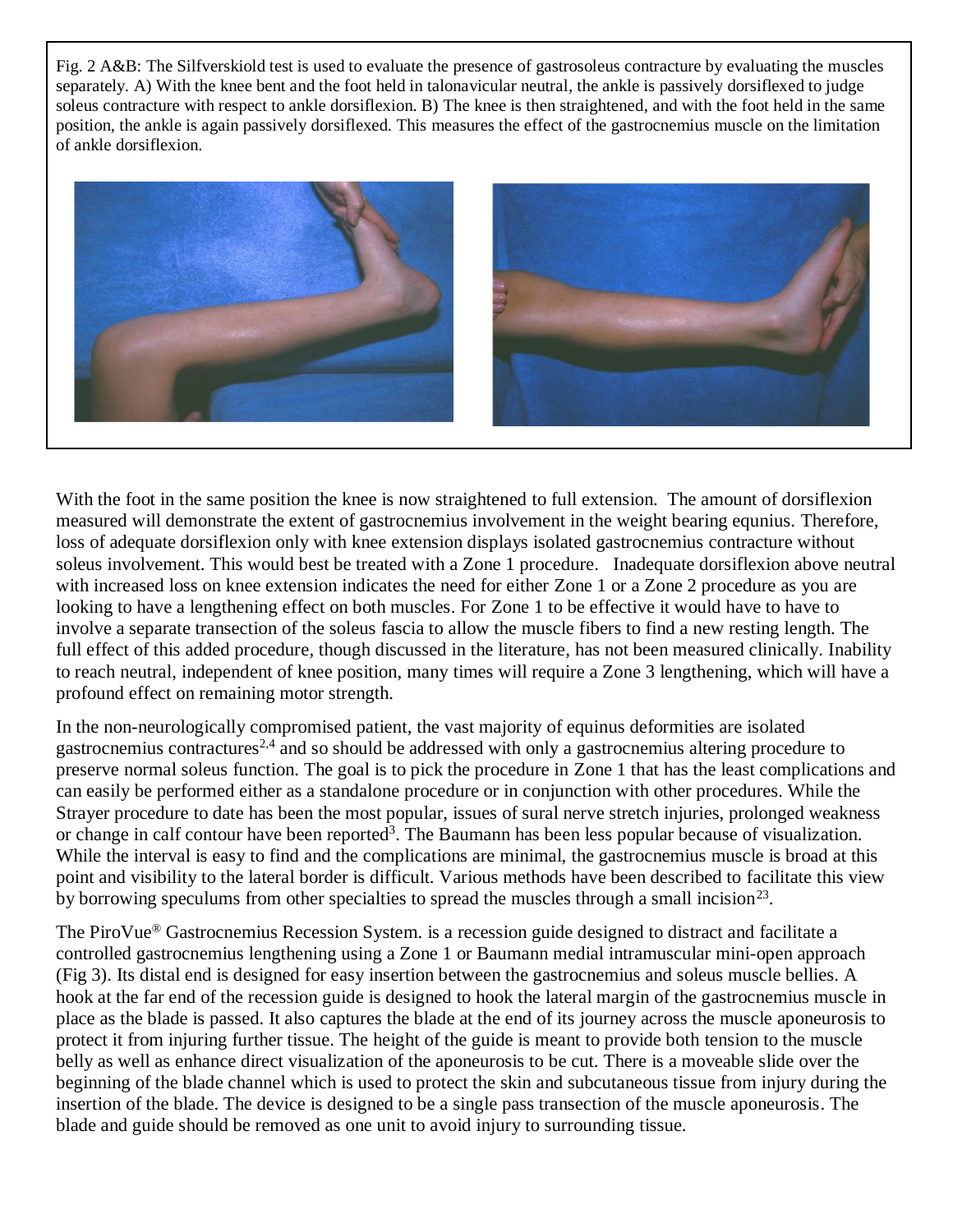Fig. 3: The PiroVue gastrocnemius aponeurosis recession guide shown with the blade part way inserted.



The technique for use requires a  $2.5 - 3$  cm longitudinal incision on the medial aspect of the calf approximately 2 finger breadths below the posterior edge of the tibia (Fig 4). The distal end of the incision should be at the level where the external gastrocnemius contour just begins to taper into the musculotendinous junction. Blunt, digital dissection is performed through the superficial fat layer to minimize injury to the saphenous vein or tributaries. Upon visualization of the posterior fascia, look for a fatty line between the two muscle masses, the soleus and gastrocnemius. Longitudinal incision of the fascia is done at that point along the length of the skin incision. Again, using blunt digital dissection, locate and release the interval between the solus and gastrocnemius muscle bellies. Visually, aponeurotic tissue should be seen covering both muscles if you are in the correct interval. After creating a clear path to the lateral edge of the gastrocnemius, a quick look for the plantaris tendon on the dorsal surface of the soleus should be undertaken. If located, it should be transected. Next the PiroVue guide is inserted between the soleus and gastrocnemius muscle bellies until the guide can be palpated on the lateral side of the calf. Once the guide is beyond the lateral aspect of the gastrocnemius, the guide is rotated 90 degrees such that the blade channel is facing the gastrocnemius aponeurosis. In order to protect the medial soft tissues and any medial gastrocnemius muscle outside of the aponeurosis, the tissue protector is slid down into place stopping just at the medial edge of gastrocnemius aponeurosis. The gastrocnemius is then placed under tension by dorsiflexing the foot with the knee extended. The PiroVue blade is introduced into the blade channel and slowly slid down the channel to cut the aponeurosis leaving the underlying muscle intact. During the travel of the blade it is important to maintain the gastrocnemius in maximum tension by continuing to dorsiflex the foot. At the end of the pass, the blade is embedded into a protective sheath and the guide rotated 90 degrees and removed. In those cases where the surgeon wishes to make additional gastrocnemius or soleus aponeurosis cuts, the device should be completely removed from the calf and then the blade removed from the guide before re-inserting the guide.

Fig. 4 A&B: The incision is placed on the medial aspect of the calf just above the level of the visible gastrocnemius musculotendinous junction. A) This is the location and view of the superficial fascia on a cadaver model. B) The view of the gastrocnemius fascia once the fascia is incised and the interval between the gastrocnemius and soleus is bluntly developed. The PiroVue guide is inserted at this point.

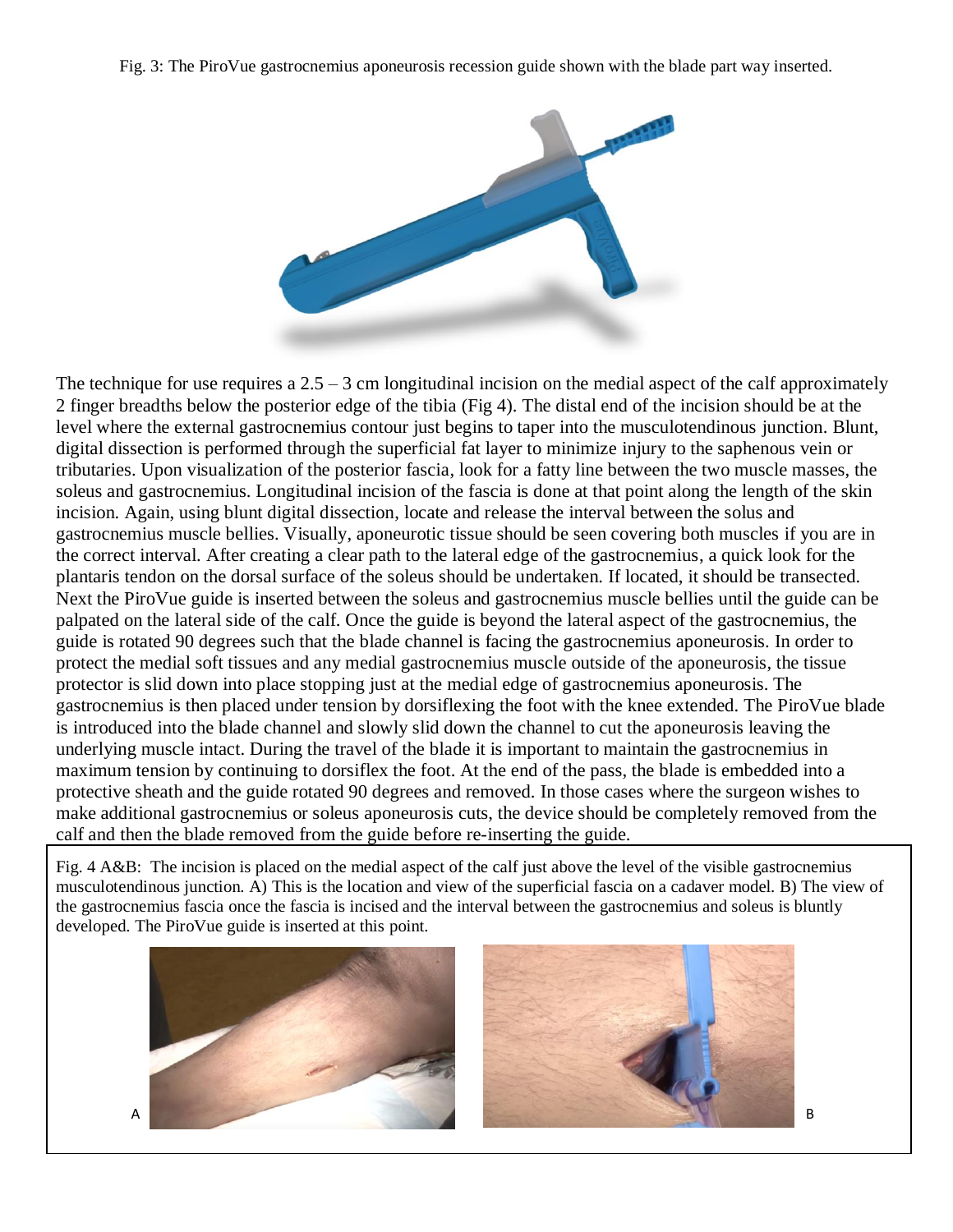As with other Zone 1 procedures, this is a stable lengthening. The patient may weight bear as tolerated for isolated procedures. For best results, patients should be placed in an ankle dorsiflexion cast or boot for the first two weeks to maintain maximum gap during early healing. Forcing the knee into extension with walking will help maximize lengthening results. The patient is encouraged to stretch the triceps surae by resting the leg with the knee in full extension. After two weeks, active stretching and advancement of activity as tolerated is encouraged in the isolated cases. When it is performed in combination with other procedures, the protocol is dependent on those procedures.

#### **Conclusions**

Acquired equinus of the triceps surae is now a recognized contributor to many chronic issues in the foot and ankle. In non-neurologic patients, equinus is in the vast majority of cases the result of an isolated gastrocnemius contracture. While there are many described techniques to effectively lengthen the gastrocnemius-soleus complex, with an isolated gastrocnemius, it may be best to effectively lengthen only that muscle. The Baumann procedure with its mid muscle aponeurosis transection, leaving the remainder of the muscle belly in continuity may be the procedure with the least complications. The use of the PiroVue Gastrocnemius Recession System makes the recession of the gastrocnemius aponeurosis quick and simple and minimizes complications.

#### **References:**

- 1. Abdulmassih S,Phisitkul P, Femino JE, Amendola A; Triceps surae Contracture: Implications for Foot and Ankle Surgery; J Am Acad Orthop Surg 21(7): 398 – 407. 2013.
- 2. Barske HL, DiGiovanni BF, Douglas M, Nawoczenski A; Current Concepts Review: Isolated Gastrocnemius Contracture and Gastrocnemius Recession; Foot Ankle Int:33(10); 915-921; 2012.
- 3. Chimera NJ, Castro M, Manal K; Function and Strength Following Gastrocnemius Recession for Isolated Gastrocnemius Contracture; Foot Ankle Intl; 31(5):377 – 384, 2010.
- 4. DiGiovanni CW, Kuo R, Tejwani N, et al; Isolated Gastrocnemius Tightness; J Bone Joint Am; 84(6): 962-970. 2002.
- 5. Firth GB, McMullan M, Chin T, Ma F, et al; Lengthening of the Gastrocnemius-Soleus Complex: an anatomical and biomechanical study in human cadavers. JBJS am 95A (16): 1489-1496. 2013.
- 6. Gentchos CE, Bohay DR, and Anderson JG; Gastrocnemius Recession as a Treatment for Refractory Achilles Tendinopathy: A Case Report. Foot Ankle Intl 29(6): 620-3, June 2008.
- 7. Grady JF, Kelly C; Endoscopic Gastrocnemius Recession for Treating Equinus in Pediatric Patients; CORR 468(4): 1033-1038; 2010.
- 8. Gurdezi S, Kohls-Gatzoulis J, Solan M; Results of Proximal Medial Gastrocnemius Release for Achilles Tendinopathy; Foot Ankle Intl; 34(10)1364- 1369; 2013.
- **9.** Herzenberg JE, Lamm BM, Corwin C, Sekel John; Isolated Recession of the Gastrocnemius Muscle: The Baumann Procedure; Foot Ankle Intl; 33(11); 1154-1159; 2007.
- 10. Johanson MA, DeArment A, Hines K; et al; The Effect of Subtalar Joint Position on Dorsiflexion of the Ankle/ Rearfoot Versus Midfoot/ Forefoot During Gastrocnemius Stretching; Foot Ankle Intl; 35(1);63- 70; 2014.
- 11. Kaplan N, Fowler X, Maqsoodi N, et al; Operative Anatomy of the Medial Gastrocnemius Recession vs the Proximal Medial Gastrocnemius Recession; Foot Ankle Intl; 38(4): 424-429. 2017.
- 12. Kiewiet N, Holthusen SM, Bohay DR, Anderson JG; Gastrocnemius Recession for Chronic Noninsertional Achilles Tendinopathy; Foot Ankle Intl; 34(4) 481- 485; 2013.
- 13. Maskill JD, Bohay DR, Anderson JG; Gastrocnemius Recession to Treat Isolated Foot Pain; Foot and Ankle International 31(1): 19-23, January 2010.
- 14. Molund M, Lapinskas SR, Nilsen FA, Hvaal KH; Clinical and Functional Outcomes of Gastrocnemius Recession for Chronic Achilles Tendinopathy; Foot Ankle Intl; 37(10):1091- 1097; 2016.
- 15. Morales-Munoz P, De Los santos Real R,Barrio Sanz P,et al; Proximal Gastrocnemius release in the treatment of Mechanical Metatarsalgia; Foot Ankle Intl; 37(7):782-789; 2016.